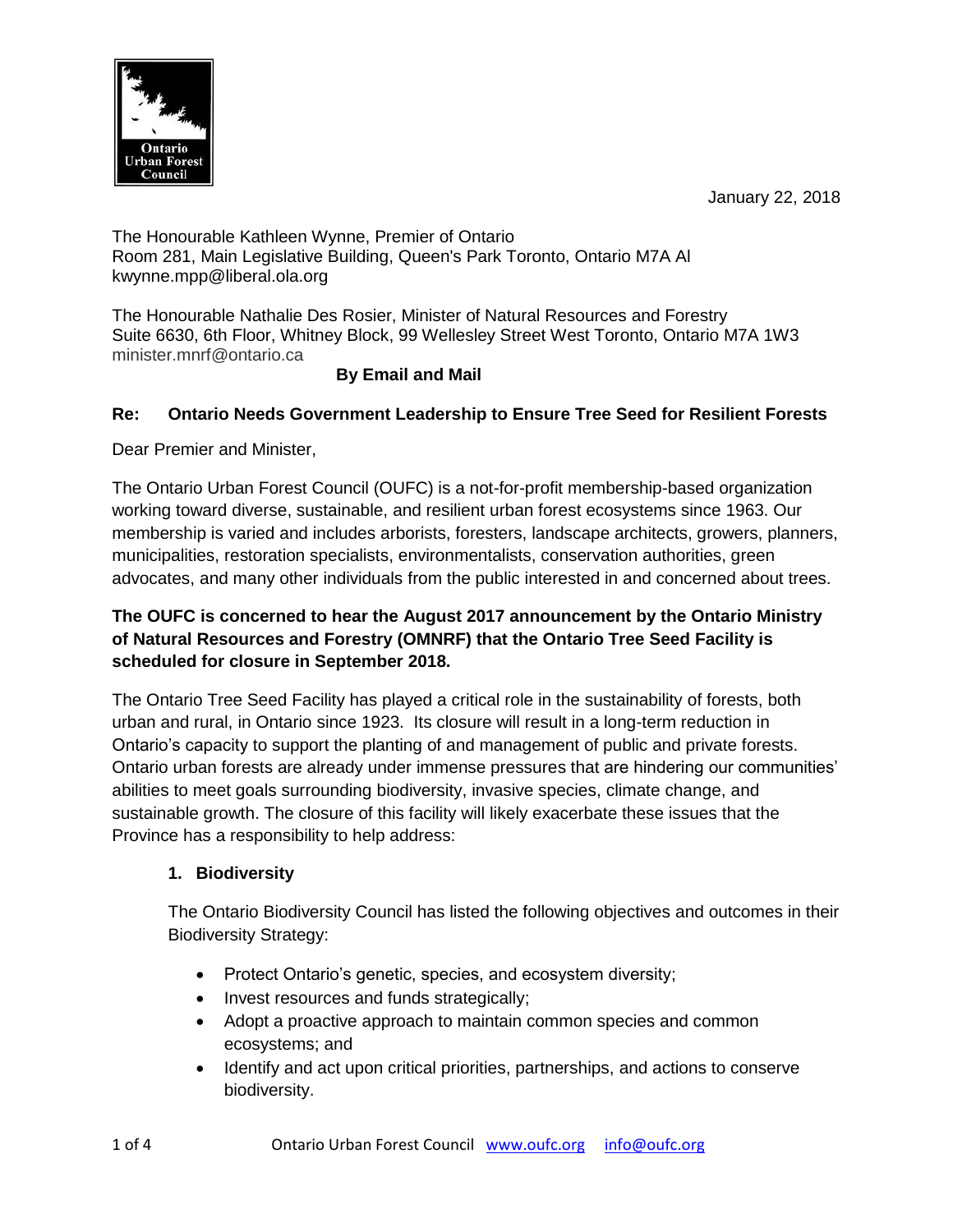

Having a publicly-owned and publicly-accountable facility that ensures there is a source of quality local seed is both responsible and a strategic investment that is essential to protecting the genetic and species diversity of Ontario`s forests. The Ontario Tree Seed Facility is exactly this. This facility focuses on collecting, maintaining and distributing quality seed for tree and shrub species, which provide the foundation for a diverse forest community. The diversity (or lack thereof) within the tree community will further affect the diversity of the animal, avian, insect, fungal, and other plants in the ecosystem.

#### **Invasive Species**

According to the OMNRF, "A key objective of the Invasive Species Act (2015) and the Ontario Invasive Species Strategic Plan (2012) is to prevent new invasive species from arriving and establishing in Ontario, since the most efficient and cost-effective way to manage invasive species is to prevent their introduction in the first place."

Closure of the Ontario Tree Seed Facility, and the subsequent reduction in seed supply, will lead to an increase in purchasing seed and stock from suppliers from outside of Ontario. With this increased movement of imported seed stock, there is a much greater risk of introducing new invasive species and pathogens that could damage or even destroy our existing tree populations. Ensuring there is a local facility with the ability to provide quality native tree seed is a cost-effective way to reduce the risk of invasive species and pathogen introductions to Ontario.

## **2. Climate Change**

Section 4.4 of the Climate Change Action Plan states that "Ontario will continue to support tree-planting programs, including its commitment to plant 50 million trees across the province by 2025. The number of trees to be planted within the boundaries of urban municipalities will be doubled from one million to two million..." As referenced above, closure of the Plant will result in a reduced capacity to plant quality trees based on seeds appropriate to the 36 seed zones in Ontario. This will impact Ontario's ability to meet it's climate change mitigation and adaptation goals.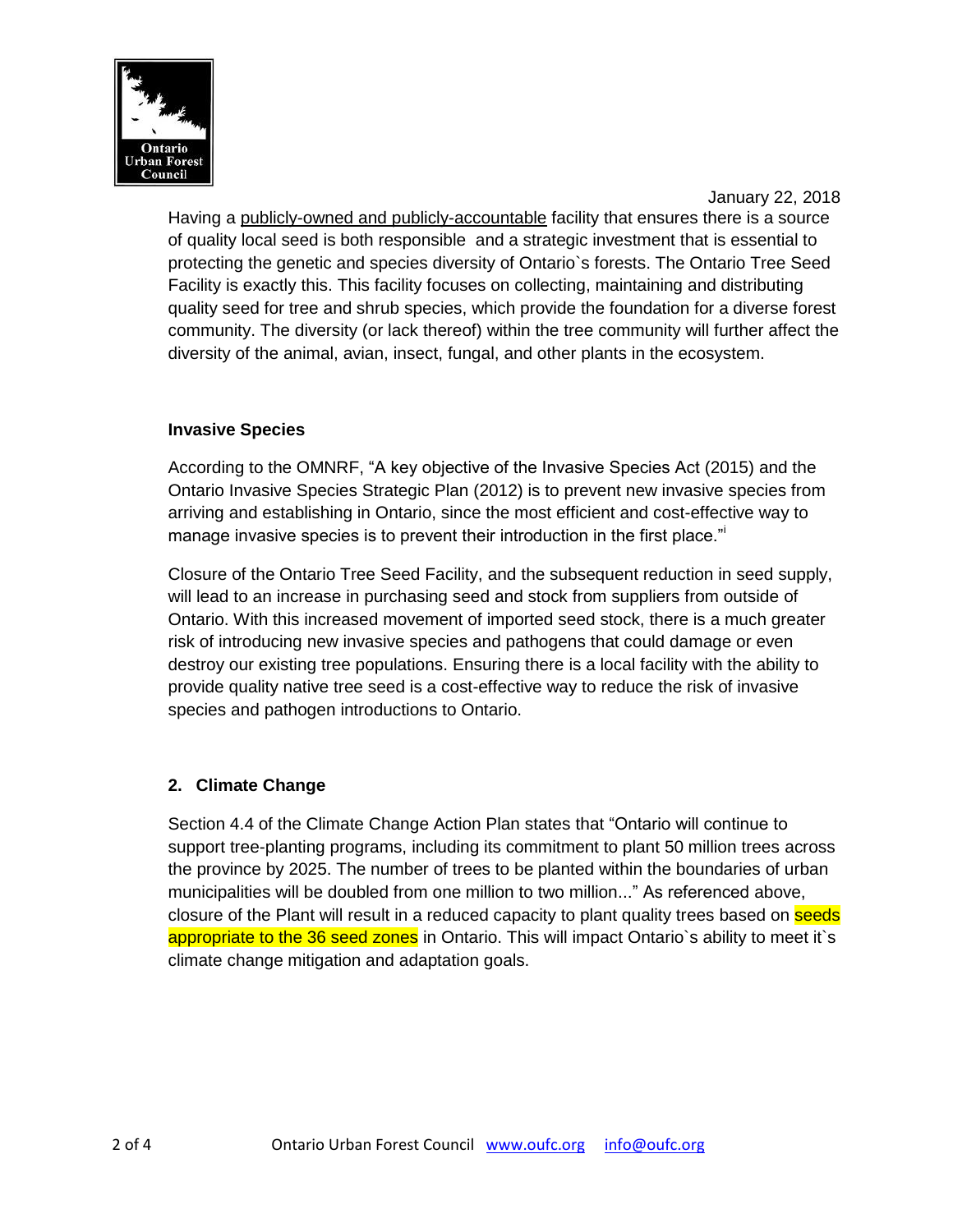

# **3. Population Growth**

The Provincial Policy Statement lays a vision for Ontario that states "The long-term prosperity and social well-being of Ontario depends upon planning for strong, sustainable and resilient communities for people of all ages, a clean and healthy environment, and a strong and competitive economy." There is extensive research that demonstrates urban forests are key infrastructure for sustainable, healthy, and resilient communities.

Development in the urban and suburban areas of the Province is occurring at a rapid pace. Current policy often allows developers to remove vast amounts of trees – even in areas with municipal tree bylaws in place. The burden of replacing these this public infrastructure is placed on the municipality, many of which have a policy to plant more native trees. With the closure of the Ontario Tree Seed Facility, there will be a decline in the supply of seeds for native trees. Nurseries/Propagators which use this seed source may reduce or eliminate production of seedlings used as lining out stock or in seedling planting programs. This is going to put increased financial pressure and potential decline in the supply of trees for municipalities and other tree-planting organizations that are trying to plant trees from known, quality sources. In turn, fewer trees (or lower quality trees) will be planted, leading our communities to become less healthy, resilient, and sustainable.

To ensure that Ontario can meet its goals relating to biodiversity, invasive species, climate change, and sustainable growth, any action to close the Ontario Tree Seed Facility should be put on hold until the Province has provided sufficient evidence that the costs of operating this facility far outweigh the environmental enhancing value it provides to Ontario.

**The OMNRF and the Government of Ontario must engage in a public/stakeholder consultation to seek a solution to this urgent challenge for the sake of a diverse, sustainable, and resilient Ontario.** 

**We look forward your positive response to this request.**

Respectfully,

## **The Ontario Urban Forest Council, Executive Director and Board of Directors**

Peter Wynnyczuk, Jose Rubio Lazo, Barbara Yaroski, Madelyn Webb, Jacqueline Hamilton, Justin Gaudon